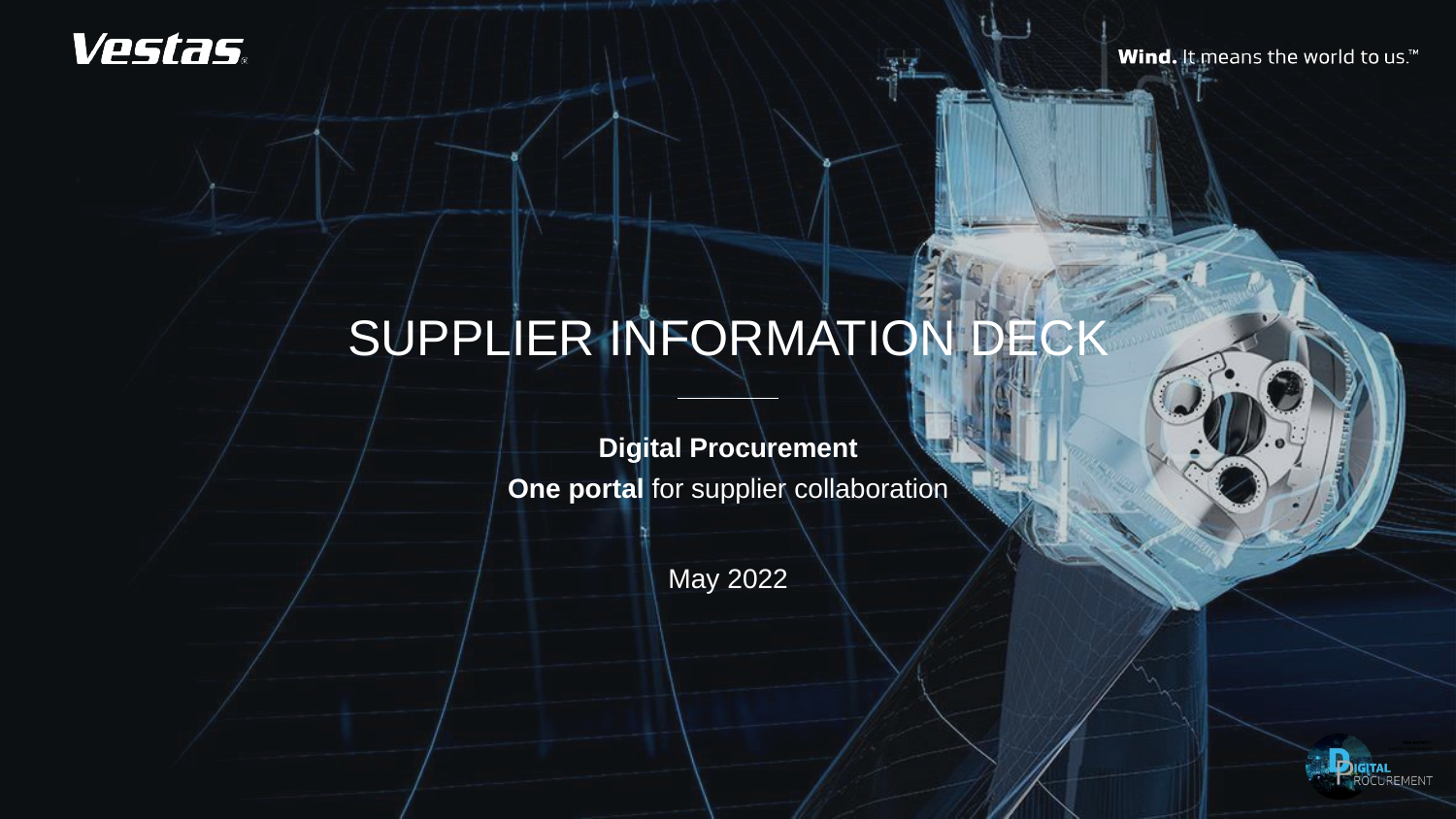### LETTER TO SUPPLIERS

#### **Dear Valued Vestas Supplier,**

In Vestas, we are transforming the way we collaborate with our suppliers and we are excited to invite you to join us on this journey!

We use SAP Ariba, to gather all interactions with suppliers in one portal for the best supplier collaboration. We have already implemented the first modules and are well on the way to digitalize our end-to-end procurement processes, fundamentally changing how we interact with you.

As a valued Vestas supplier, we want you to join us in this initiative so that we can continue to further strengthen and optimize our collaboration. We firmly believe that moving to Ariba will not only benefit Vestas, but also bring tangible benefits to you as a supplier.

In this document you can read more about these benefits and the initiative in general. You can also learn how to get started and find answers to the questions we most often get from our suppliers.

We look forward to welcoming you onboard our journey!

Best regards,

**Dieter Dehoorne**, *Head of Global Procurement*  **Jakob Larsen**, *SVP and CIO, Global IT* 



**Dieter Dehoorne** Head of Global Procurement, Vestas



**Jakob Larsen** SVP and CIO, Global IT, Vestas

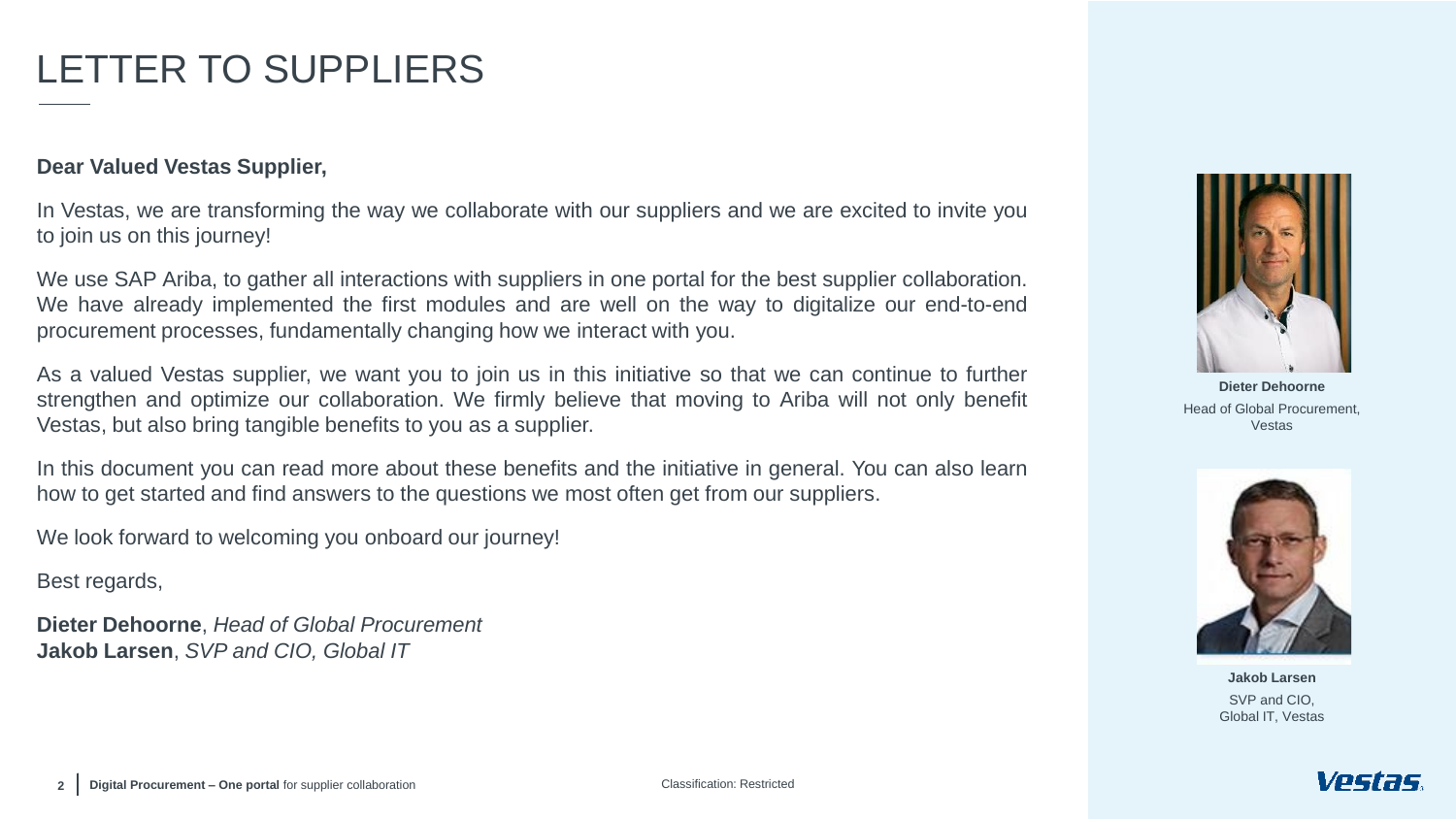## WHERE ARE WE HEADING?



Procurement in Vestas is moving towards a fully digital future to support our continued growth

### In Vestas, we are transforming **the way we work**, enabling world-class procurement through **one portal for supplier collaboration**

### **Simplicity**

**We want to make it easy to do business with Vestas** by gathering all collaboration with our suppliers on one digital and connected platform.

### **Compliance**

**We want to reinforce compliance and increase transparency** for Vestas and our suppliers by embedding policies and guidelines, minimizing risks and ensuring we always use contracted terms.

### **Performance**

 $\bullet$ 

**We want to strengthen performance and increase efficiency** by digitalizing, connecting and automating processes across Vestas and suppliers.

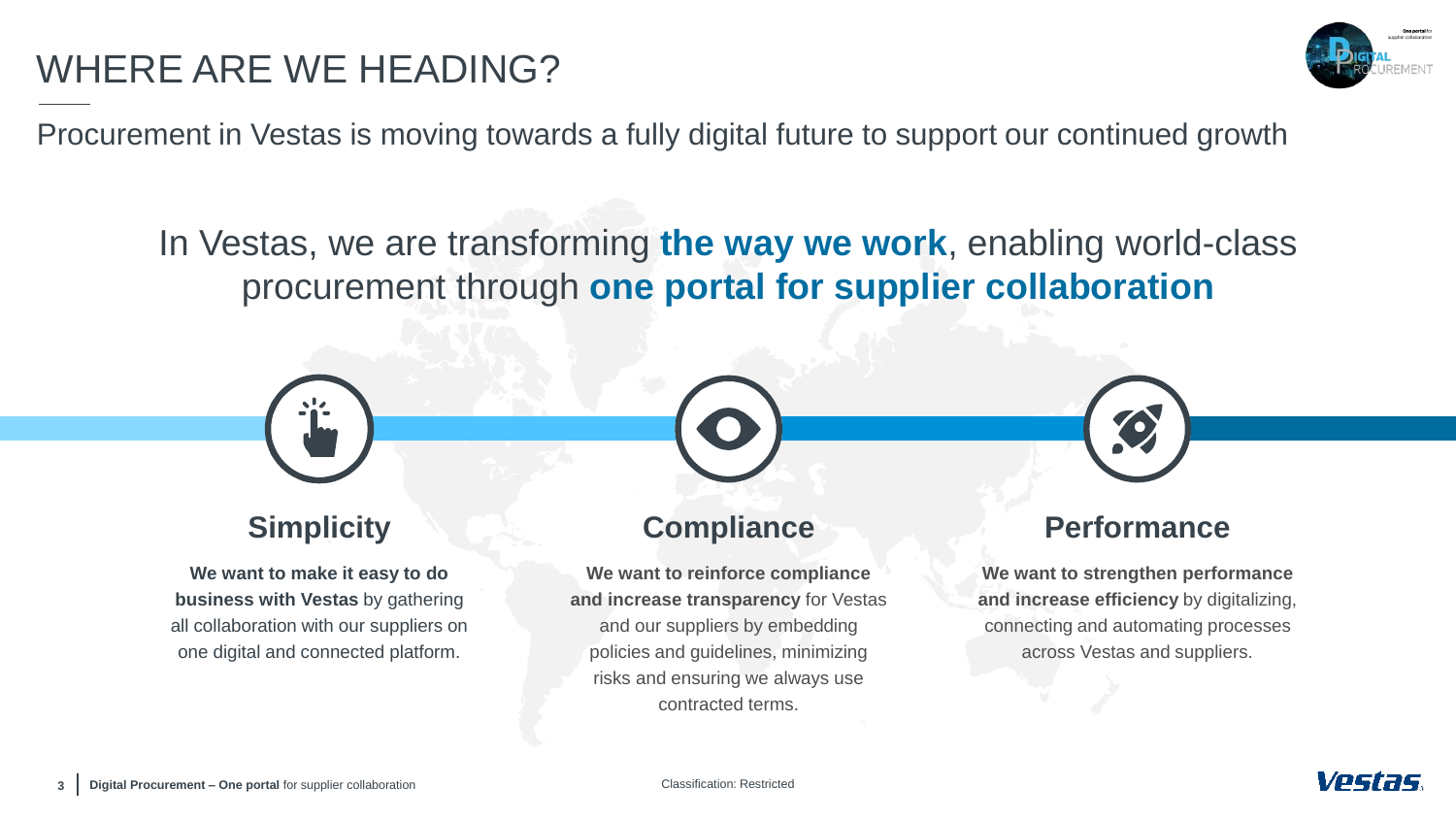## ONE PORTAL: SAP ARIBA

### One shared portal to further strengthen collaboration with our suppliers

Digital Procurement covers the implementation of SAP Ariba and the underlying Ariba modules. The implementation offers one portal for Vestas to collaborate effectively with suppliers when we buy, invoice, select, negotiate agreements, and manage information and relationships. All in a simple, compliant, and efficient way.





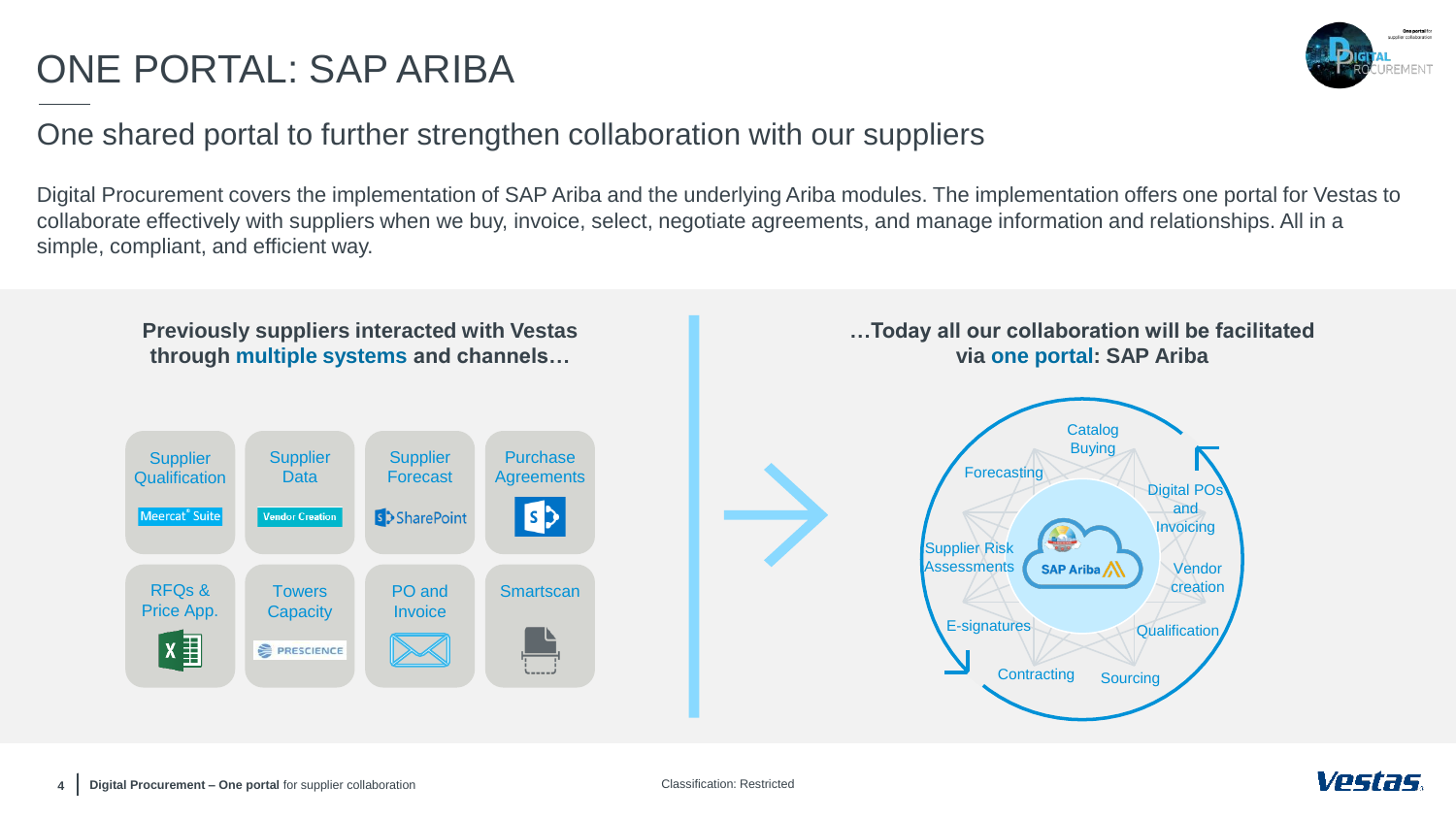### MEET SAP ARIBA…



### Ariba is a cloud-based B2B collaboration platform where millions of companies interact

Since 1996, Ariba has been transforming the global procurement landscape for businesses of all sizes. Ariba provides the world's largest business network as well as a suite of leading digital procurement solutions – covering the entire procurement process.

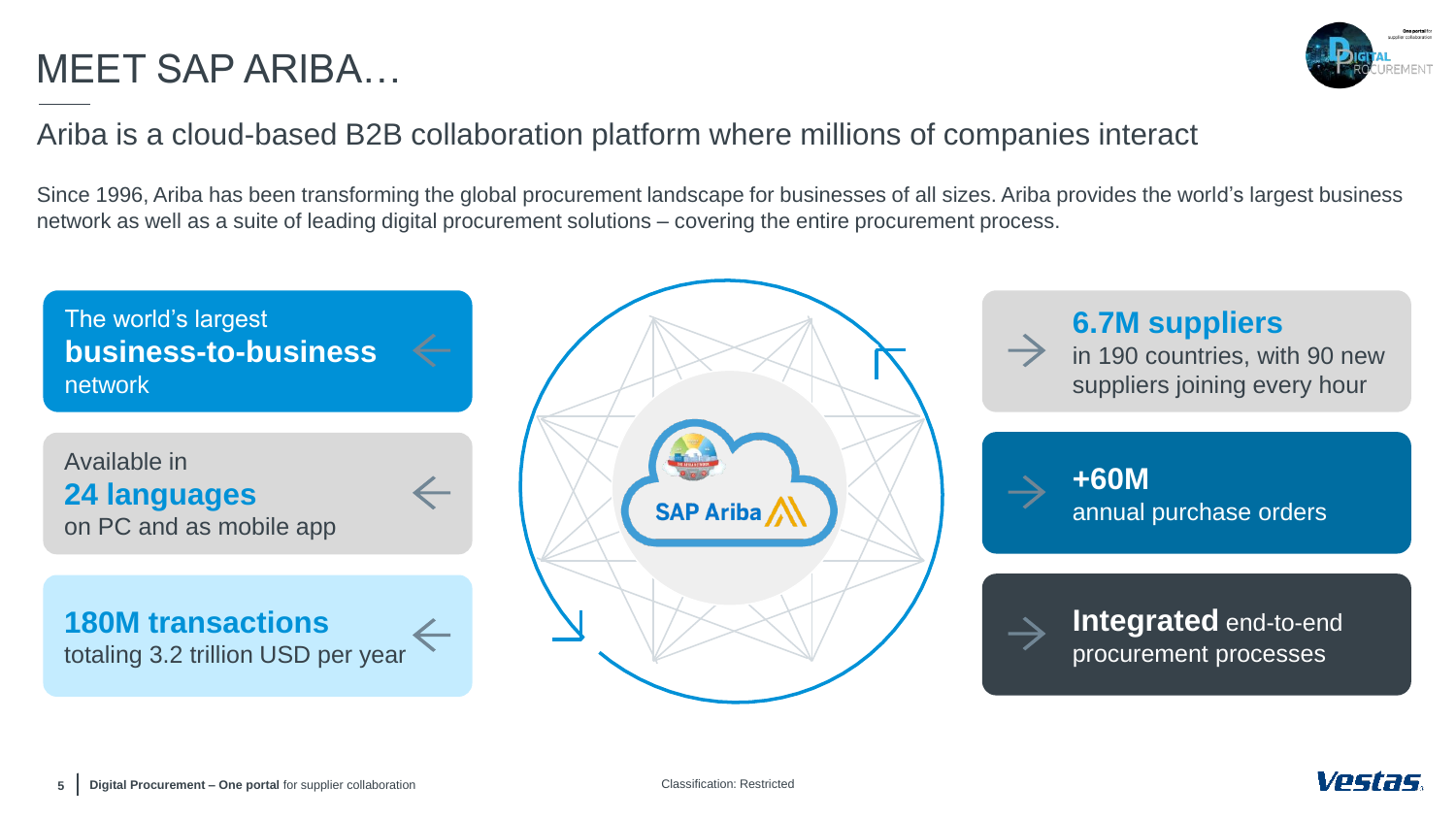## **DIGITAL PROCUREMENT** | ROADMAP



### Transforming the way we work with Procurement





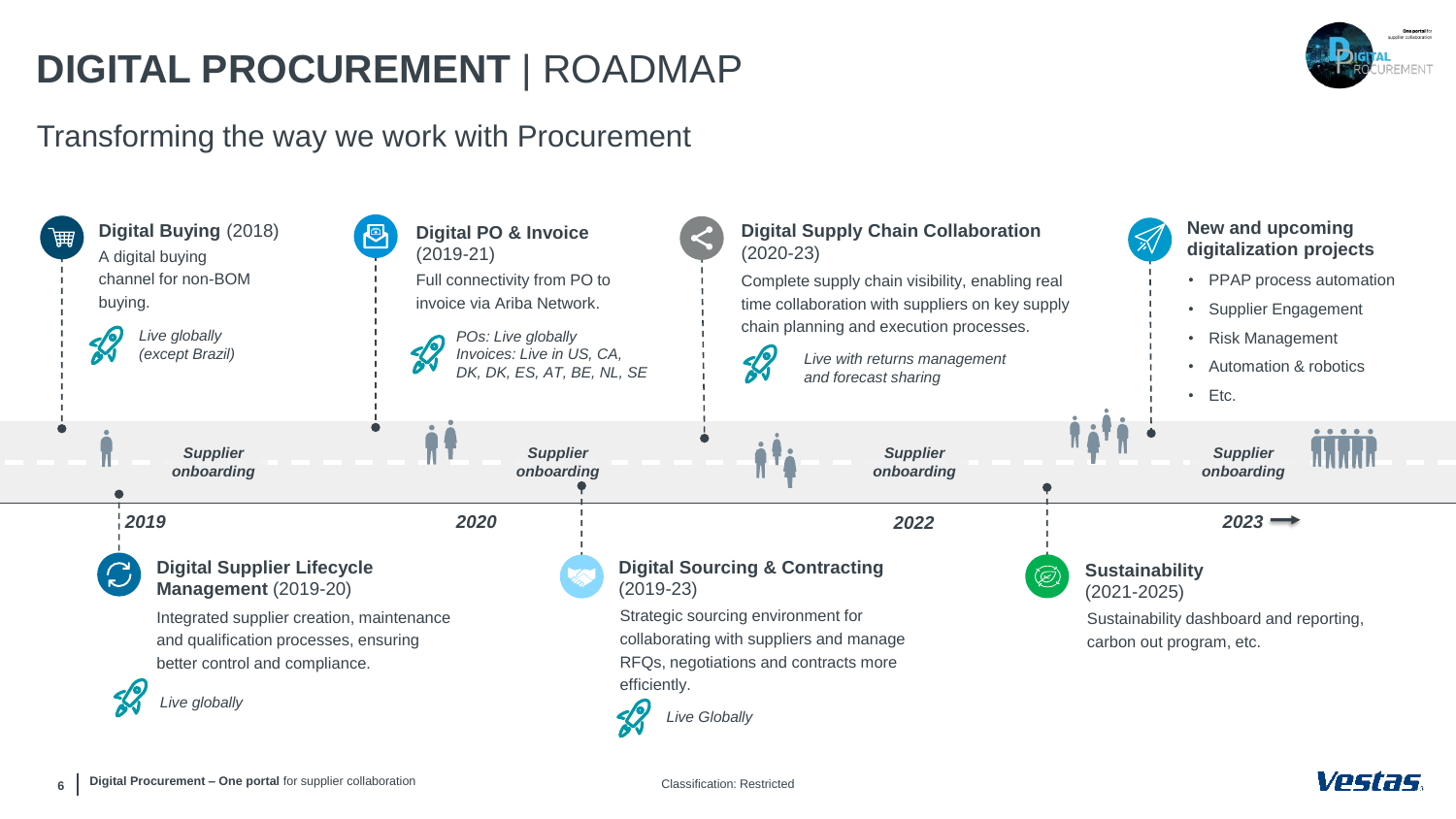### WHAT ARE THE BENEFITS?

Launching the Digital Procurement program in 2018, Vestas and our suppliers are already reaping the mutual benefits of simpler, more compliant and efficient collaboration. Gathering our collaboration on one portal simply makes it easier for us to do business with each other.

### **What is in it for Vestas?**

- **Employees managing own buying** in Ariba via catalogues or free-text, in compliance with Vestas' procurement policies and processes.
- **Easy access to the right suppliers**, allowing for closer  $\bigoplus$ collaboration with selected and contracted vendors and minimizing maverick spend.
- **Integrated supplier lifecycle management**, from registration to **REP** qualification and throughout the duration of the supplier relationship.
- $\left(\frac{1}{K}\right)$ **Ensured compliance** with policies, processes and contracted terms automatically applied in transactions.
- ူ **Secure and efficient supplier master data management**  without risk of third-party change requests.
- $\bigoplus$ **Increased supplier satisfaction** due to fewer Parked & Blocked invoices and better on-time payment.



*"Now Vestas is our easiest account to handle due to Ariba. It is very easy to use and we love it."*

> - US Vestas supplier (previously #1 for invoicing issues)

### **… And what is in it for suppliers?**

- **Accurate and timely payments** as POs and invoices are automatically matched, reducing order complexity and ensuring ontime payment.
- **Improved cost-efficiency** due to shorter processing time and 扁 reduced manual handling of orders and documents.
- **Real-time visibility to invoice payment status** ensuring increased transparency throughout the transaction (e.g. via e-mail notifications).
- **Easy and secure administration of your information**, as suppliers are able to self-register and maintain profile details independently without third-party intervention.
- As a registered supplier, compliance is ensured and you are ready  $AB$ for future business with Vestas with contracted terms automatically applied in transactions.

**Improved opportunity for business growth** with exposure to  $\mathcal{A}$ established buyers in the Ariba Network.

Classificat

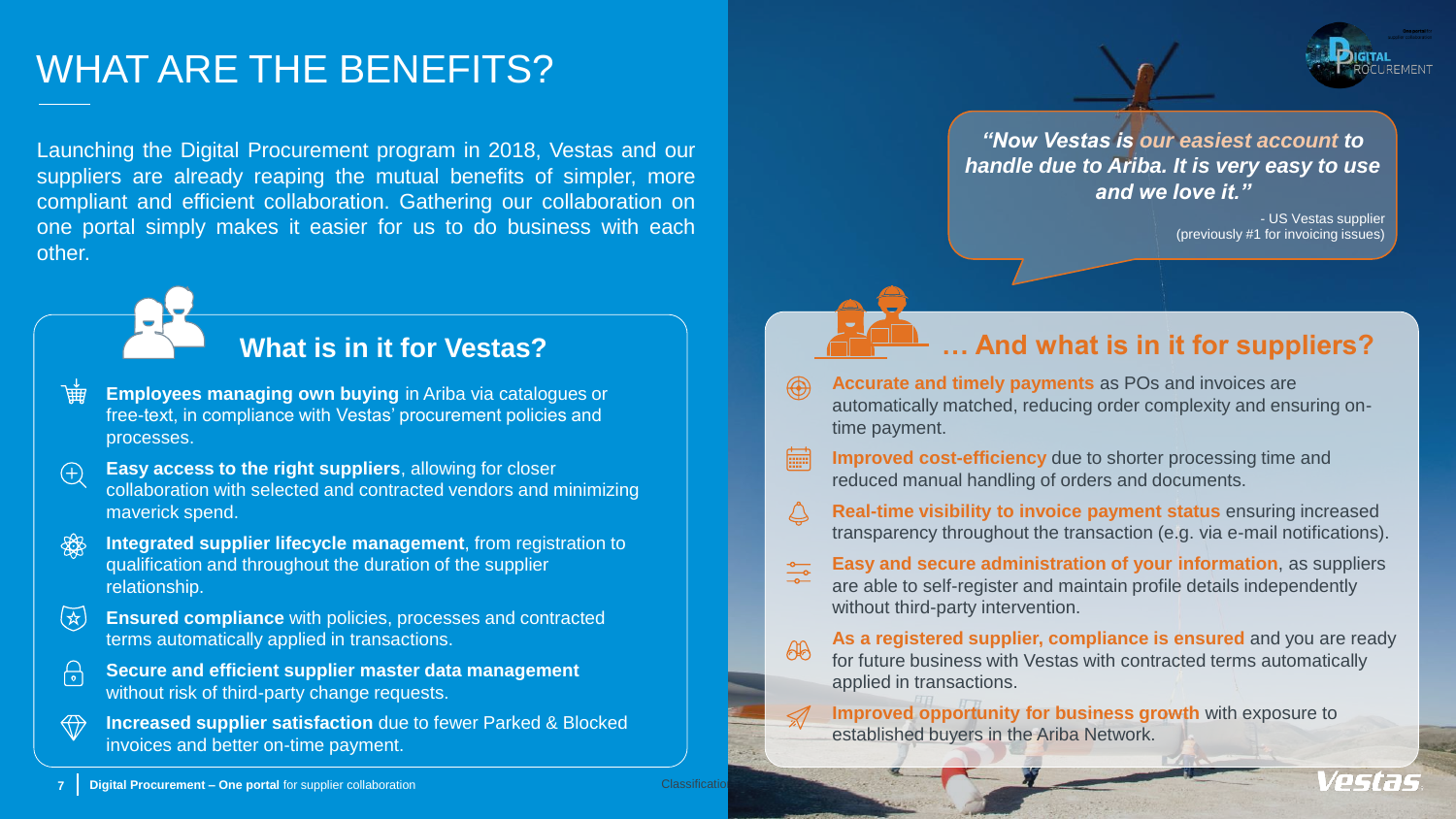## WHAT ARE THE KEY CHANGES FOR SUPPLIERS?



### Ariba will change the day-to-day interaction between Vestas and suppliers

Ariba affects specific processes in our collaboration with suppliers. We expect all our suppliers to understand and follow these new ways of working when they are onboarded to Ariba. Only by adopting the new processes are we able to realize the mutual benefits of transacting through Ariba. **Before Ariba With Ariba**

| <b>Ordering</b>      | Purchase orders are send from Vestas to suppliers via email<br>and suppliers returns order confirmations via email. | $\rightarrow$ | Purchase orders and order confirmations are exchanged<br>through Ariba via the Digital PO & Invoice module.             |
|----------------------|---------------------------------------------------------------------------------------------------------------------|---------------|-------------------------------------------------------------------------------------------------------------------------|
| Invoicing            | Invoices are send as PDF documents via email from suppliers<br>to Vestas.                                           | $\rightarrow$ | Invoices are sent to Vestas through Ariba via Digital PO &<br>Invoice, providing full transparency of invoice status.   |
| <b>Master data</b>   | Suppliers send an email to Vestas when there are changes to<br>their master data.                                   |               | Suppliers self-maintain parts of their master data in Ariba<br>using the Digital Supplier Lifecycle module.             |
| <b>Qualification</b> | Suppliers in scope for qualification receive supplier<br>assessment questionnaires via separate system.             |               | Suppliers in scope for qualification receive questionnaires<br>through Ariba via the Digital Supplier Lifecycle module. |
| <b>RFx</b>           | RFIs, RFPs, and RFQs are sent to suppliers through email.                                                           | $\rightarrow$ | RFx are distributed through Ariba via<br>the Digital Sourcing & Contracting module.                                     |
| <b>Signing</b>       | Signing of contracts and NDAs is done manually and scanned.                                                         | $\rightarrow$ | Signing of contracts and NDAs is done with<br>e-signatures through DocuSign (optional).                                 |
| <b>Forecast</b>      | Forecast information is shared in Excel                                                                             |               | Forecasting information is shared and available directly in<br>Ariba                                                    |

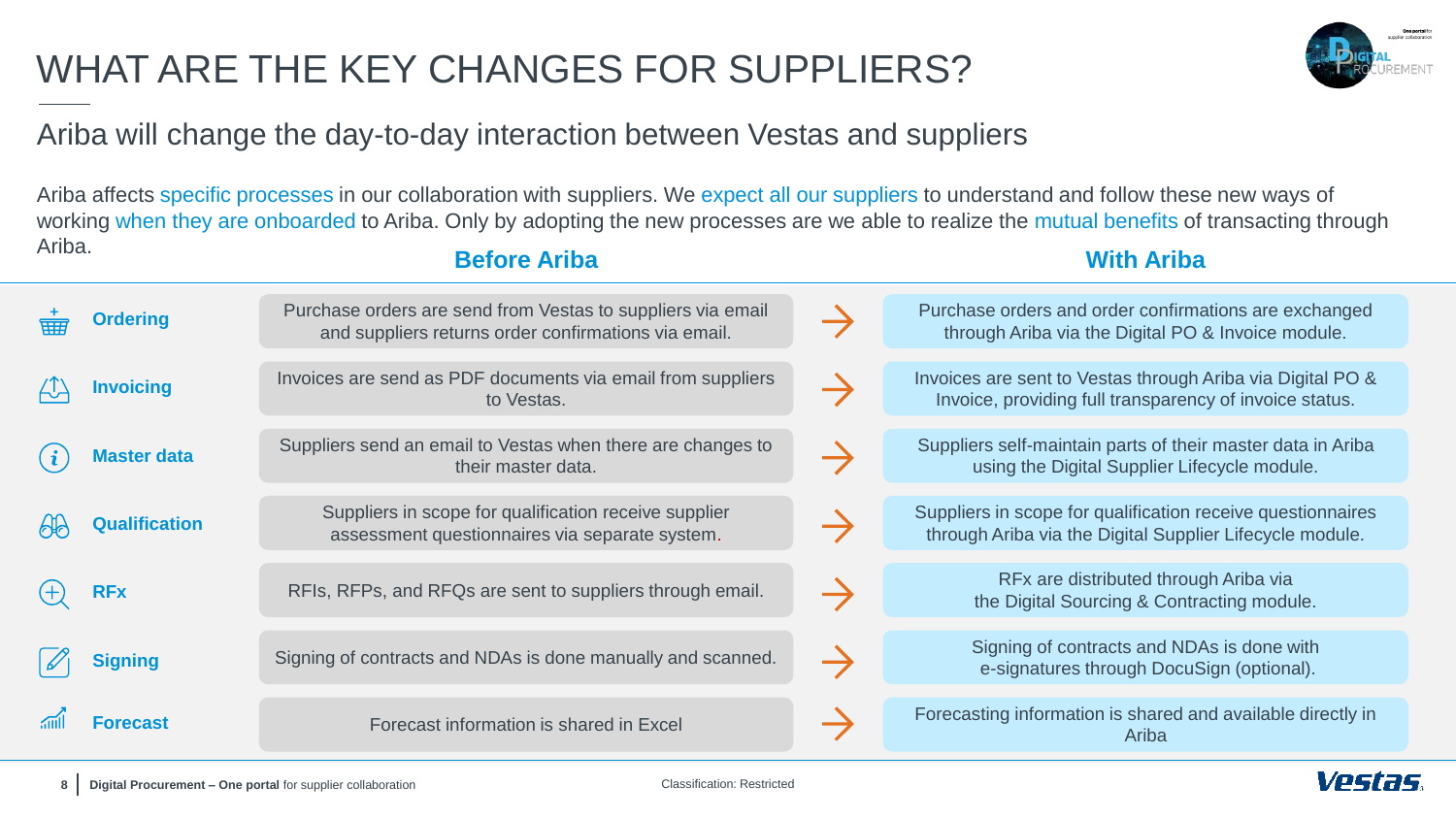## HOW TO GET STARTED?



### We are committed to help suppliers get started with SAP Ariba

Onboarding of existing Vestas suppliers is done in waves based on suppliers' regional location. Vestas will make sure all suppliers receive the information and support needed during the transition when it becomes relevant. All new Vestas suppliers are instructed to sign up directly through SAP Ariba.

#### **The supplier onboarding journey:**



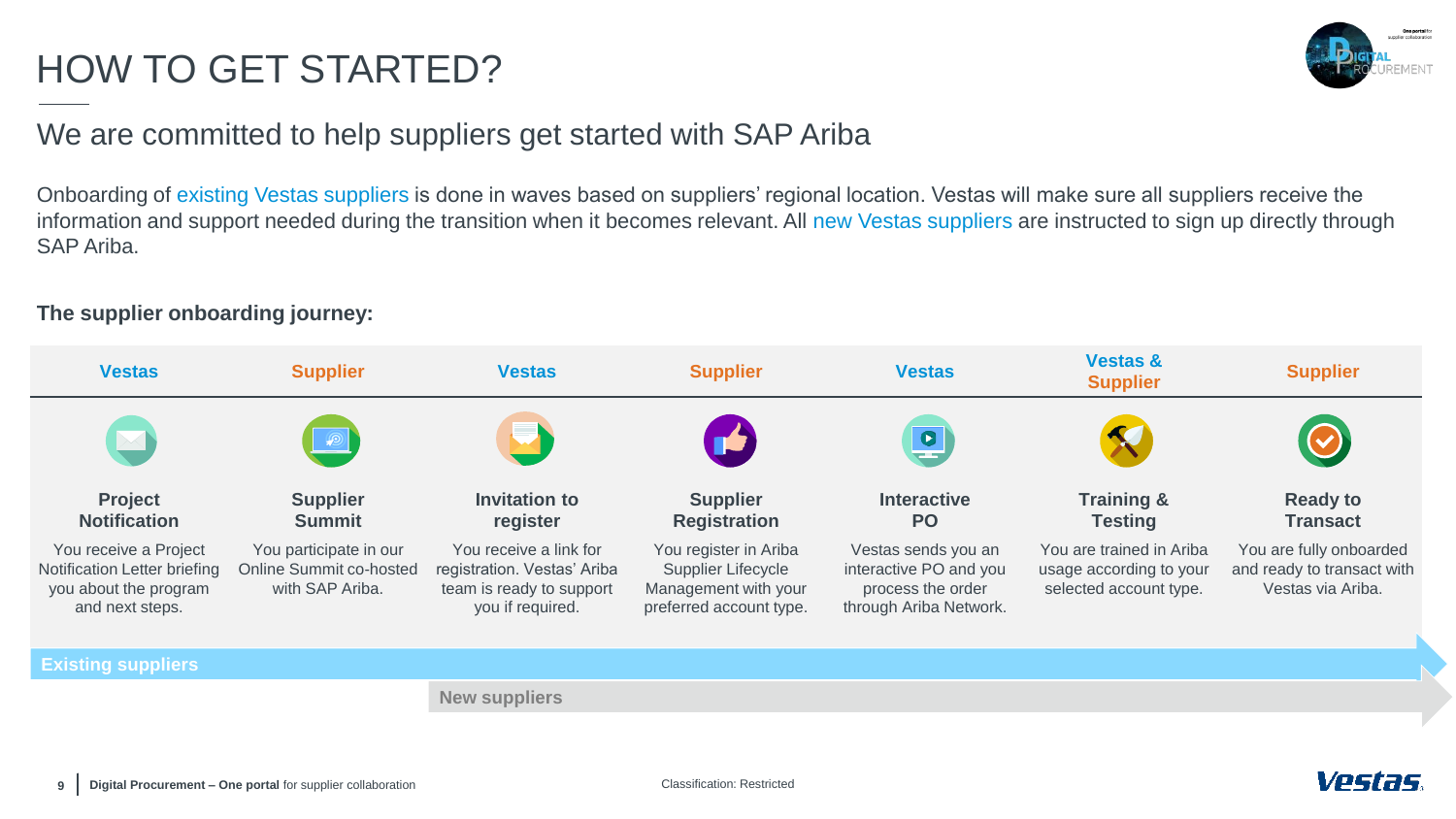## SAP ARIBA ACCOUNT TYPES



### There are two SAP Ariba account types available for suppliers

As a supplier, you can choose between two account types to best suit your needs. Both account types can be used to transact with Vestas. The **Standard account is always free-of-charge**, while the Enterprise account is subject to fees depending on the number of documents and the volume of the transactions you are running through Ariba.

#### **Standard Account**

- 
- **Free-of-charge** access to all SAP Ariba modules needed to transact with Vestas.
- Collaborate on **all basic document types**: Orders, Order Confirmations, Service Entry Sheets and Invoices.
- Receive **Invoice Status Notifications** in real-time and view scheduled payment dates.
- Access is always initiated via an **Interactive Email** attached to the Order.
- Access can be provided to **multiple users** in the supplier organization.
- **Mobile** enabled and it is free.

#### **Enterprise Account**

- Supplier funded subscription which is **subject to fees**.
- Provides the ability for Suppliers to **manage own catalogues**.
- **Invoices are archived** online for the life of the account.
- Dedicated live-chat, phone and email **support included** from SAP Ariba.
- Enables **back-end integration** with a Supplier ERP system.
- Enhanced **reporting** capabilities.



[Click to get the full overview of](https://support.ariba.com/Item/view/181319_en?min=0&toolbars=0&gutter=1&popwin=0&footer=1) **functionalities included** in the account types.



Click to **calculate the value** for your company or to see the **pricing overview** (hover over your [region and click 'Fee schedule'\).](https://www.ariba.com/ariba-network/ariba-network-for-suppliers/subscriptions-and-pricing)

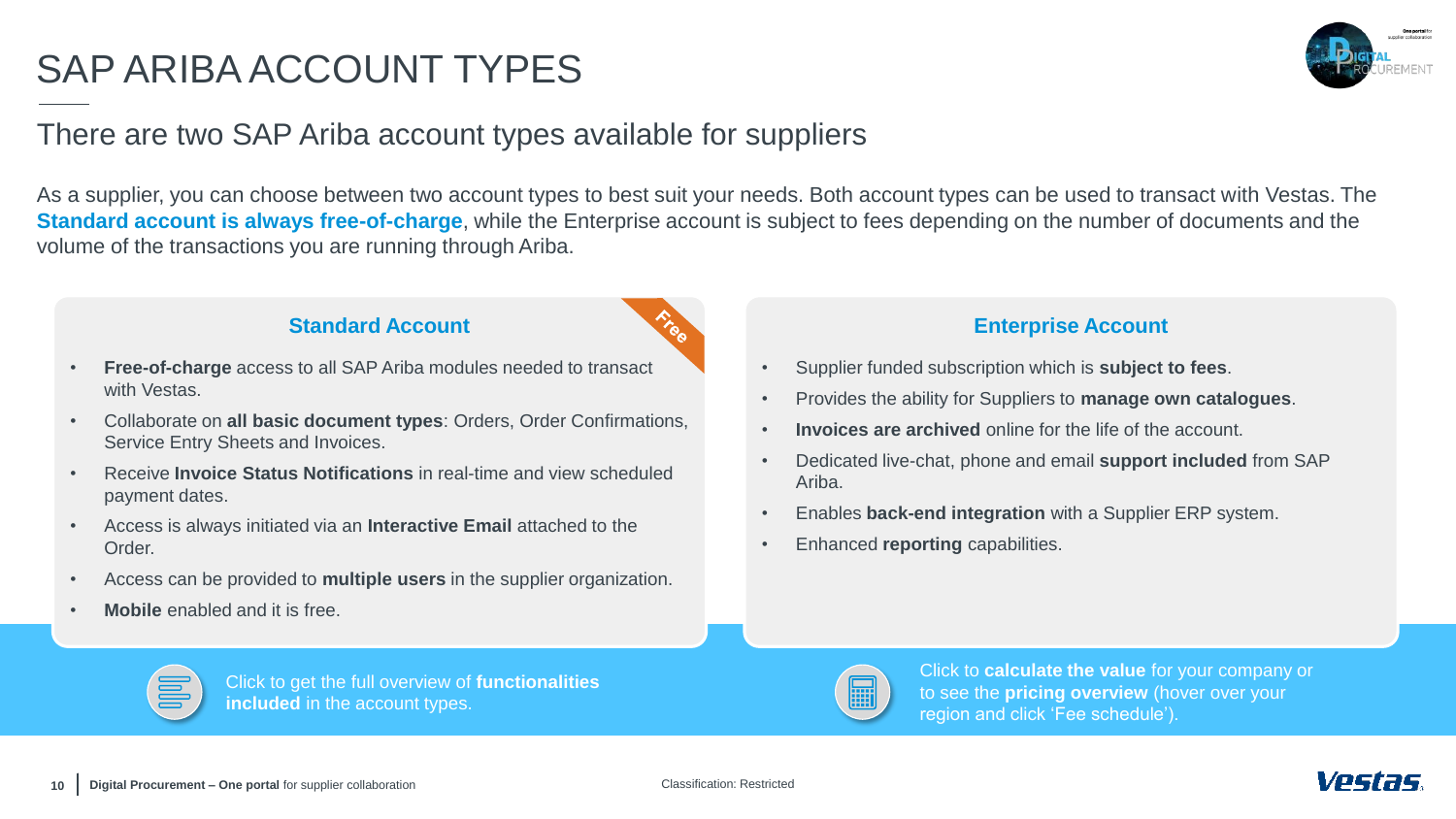## WHERE TO LEARN MORE?

### Support is available



### **For more information**

Visit the [Vestas website](https://www.vestas.com/en) to learn more about the Digital Procurement program, see supplier Quick Guides, Videos and more



#### **For questions or technical support**

If you need technical support or have questions to the supplier onboarding [process, please contact the Vestas SSC](mailto:ariba.ssc@vestas.com)  Ariba team.



Vestas

vesta!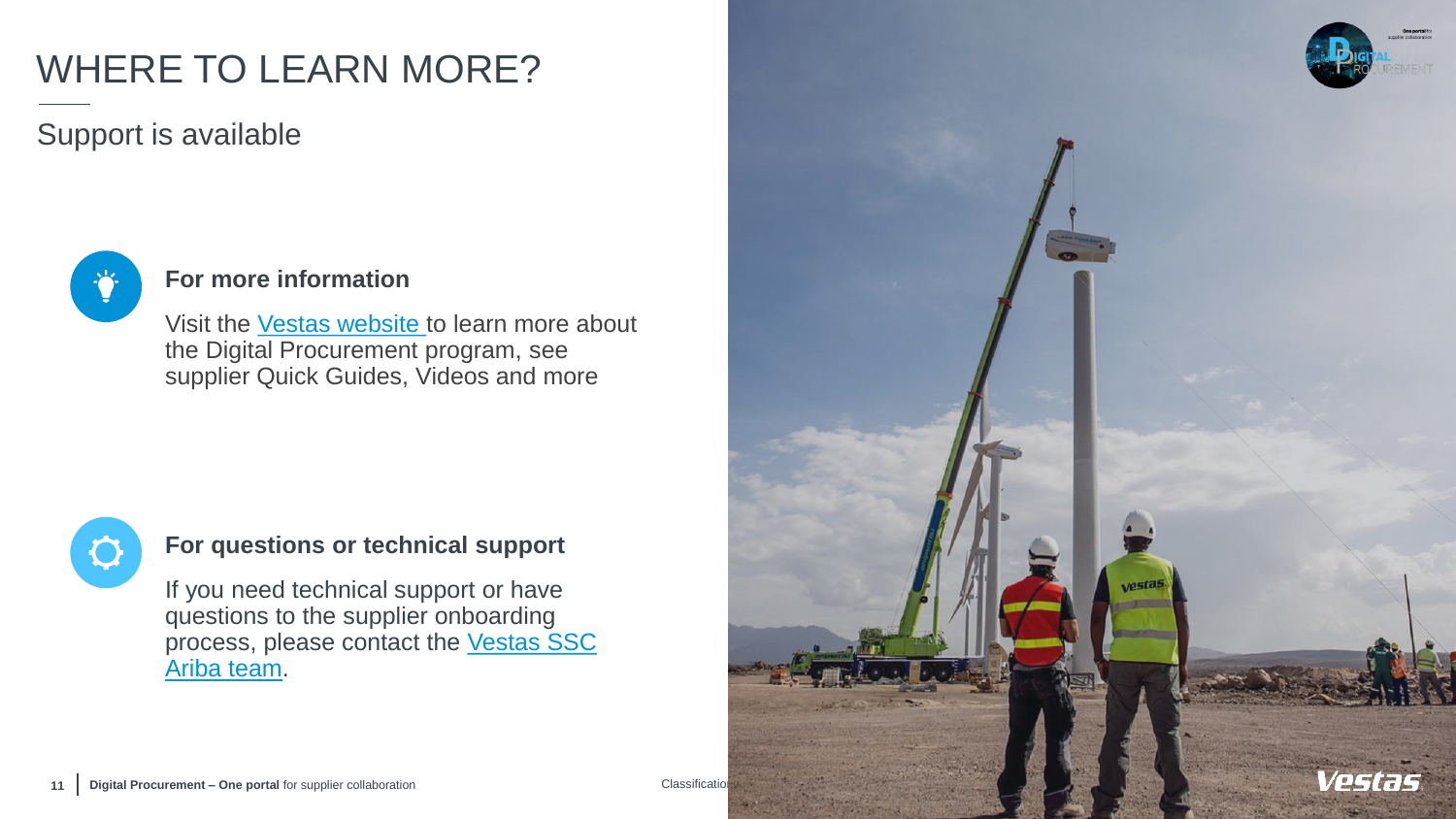**Wind.** It means the world to us.<sup>™</sup>

## **Vestas**

## **DIGITAL PROCUREMENT** ONE PORTAL FOR SUPPLIER COLLABORATION

Copyright Notice

The documents are created by Vestas Wind Systems A/S and contain copyrighted material, trademarks, and other proprietary information. All rights reserved. No part of the documents may be reproduced or copied in any form or by any means - such as graphic, electronic, or mechanical, including photocopying, taping, or information storage and retrieval systems without the prior written permission of Vestas Wind Systems A/S. The<br>Use

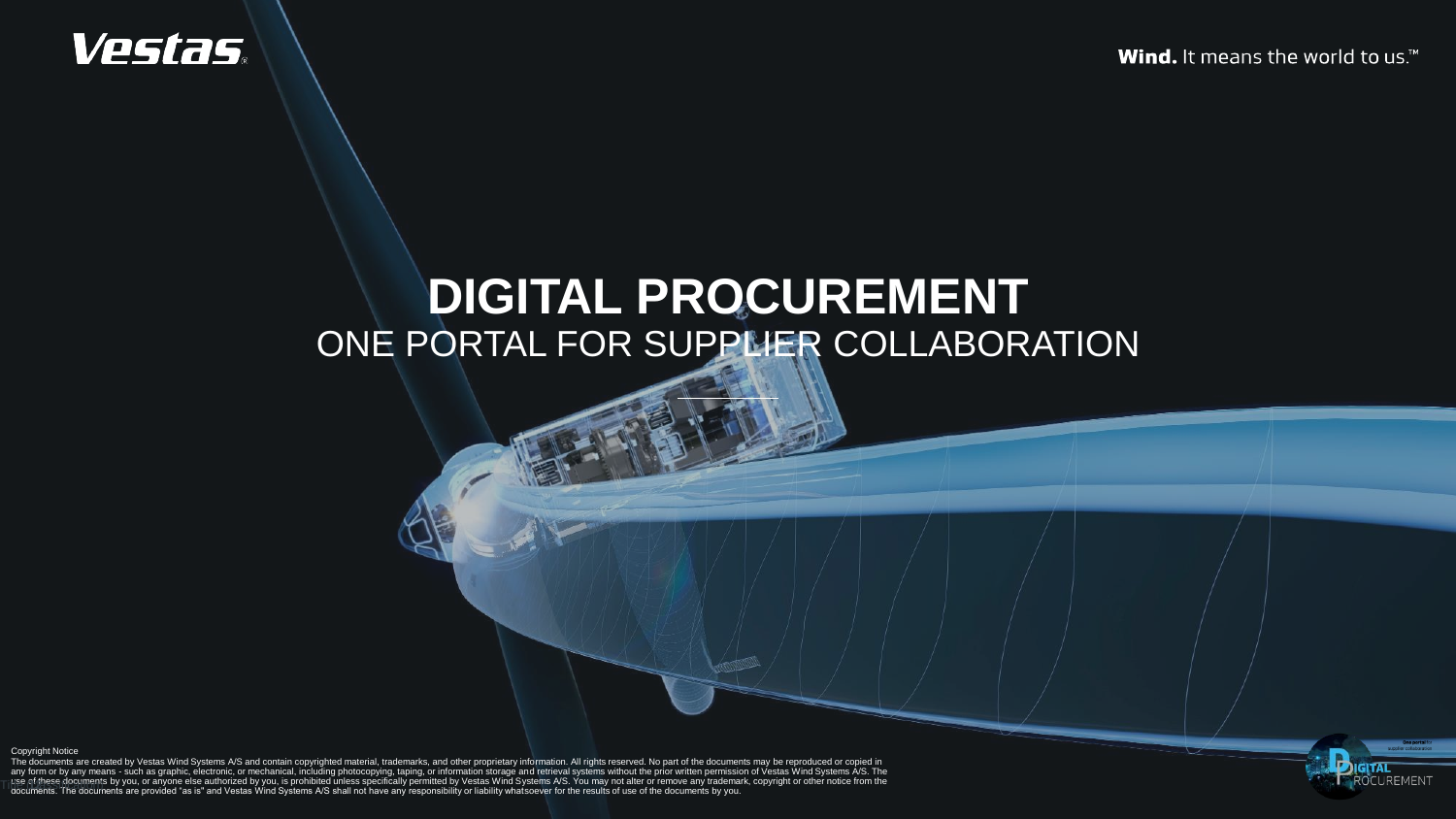## **Vestas**

**Wind.** It means the world to us.<sup>™</sup>

### [1](#page-13-0) **[General / Program](#page-13-0)** APPENDIX: **Frequently Asked Questions (FAQ)**

On the following pages, you can find answers to some of the common questions asked by our Suppliers.

Click on a topic to the right to jump directly to the relevant section.

.  $0^{\circ}$  11  $\sim$ 



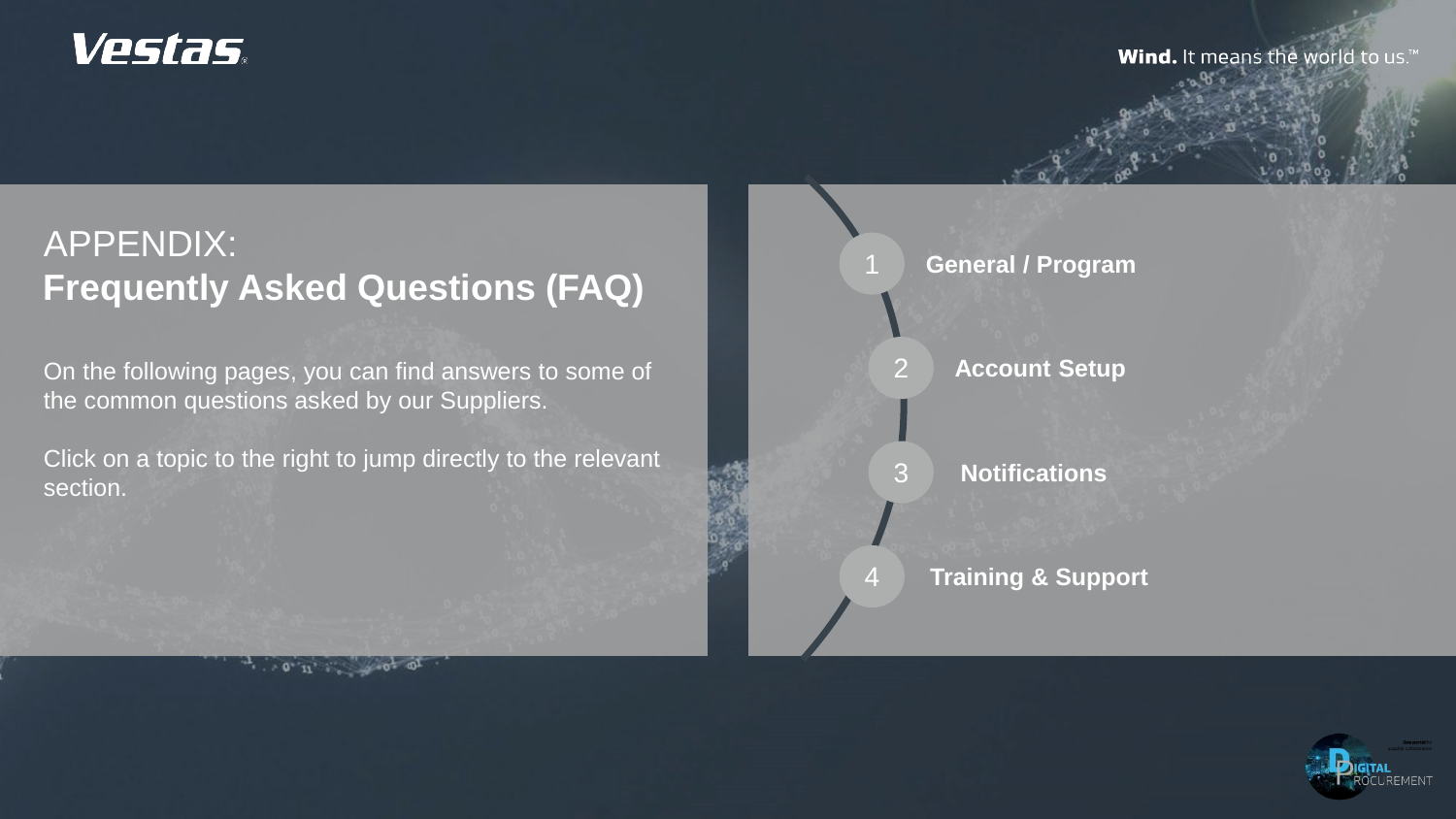## <span id="page-13-0"></span>1. GENERAL (1/2)



#### **What will it cost us to join SAP Ariba?**

You can select between two account types: a free-of-charge Standard account or an Enterprise account which is subject to fees. Both account types give you full ability to transact with Vestas. Please join the Supplier Summit to learn more about the options and which is most suitable to your needs.

#### **Will Ariba be the only method to transact with Vestas in the future?**

Yes. Vestas is fully committed to going digital, as we see a lot of benefits for both Vestas and for our suppliers. Ariba is the preferred method and, eventually, it will be the only method to transact with Vestas.

#### **What if we do not wish to transact through Ariba?**

Vestas Procurement is going digital and we want you as our valued suppliers to join us on the journey. We know this is not a small decision and we want to give you some time to consider it, however, from Vestas's side the aim is to get all of our suppliers to transact with us through Ariba.

#### **Will Vestas cover our costs related to the implementation of SAP Ariba?**

No. As a supplier, you can always choose a Standard account which is free-of-charge. Also, for many suppliers there are a number of benefits in joining Ariba which should outweigh the costs.

#### **What is the impact on Transport management?**

Transport booking will be still managed via ITM. Integration of ITM with Ariba is not in current scope, but would be in future.

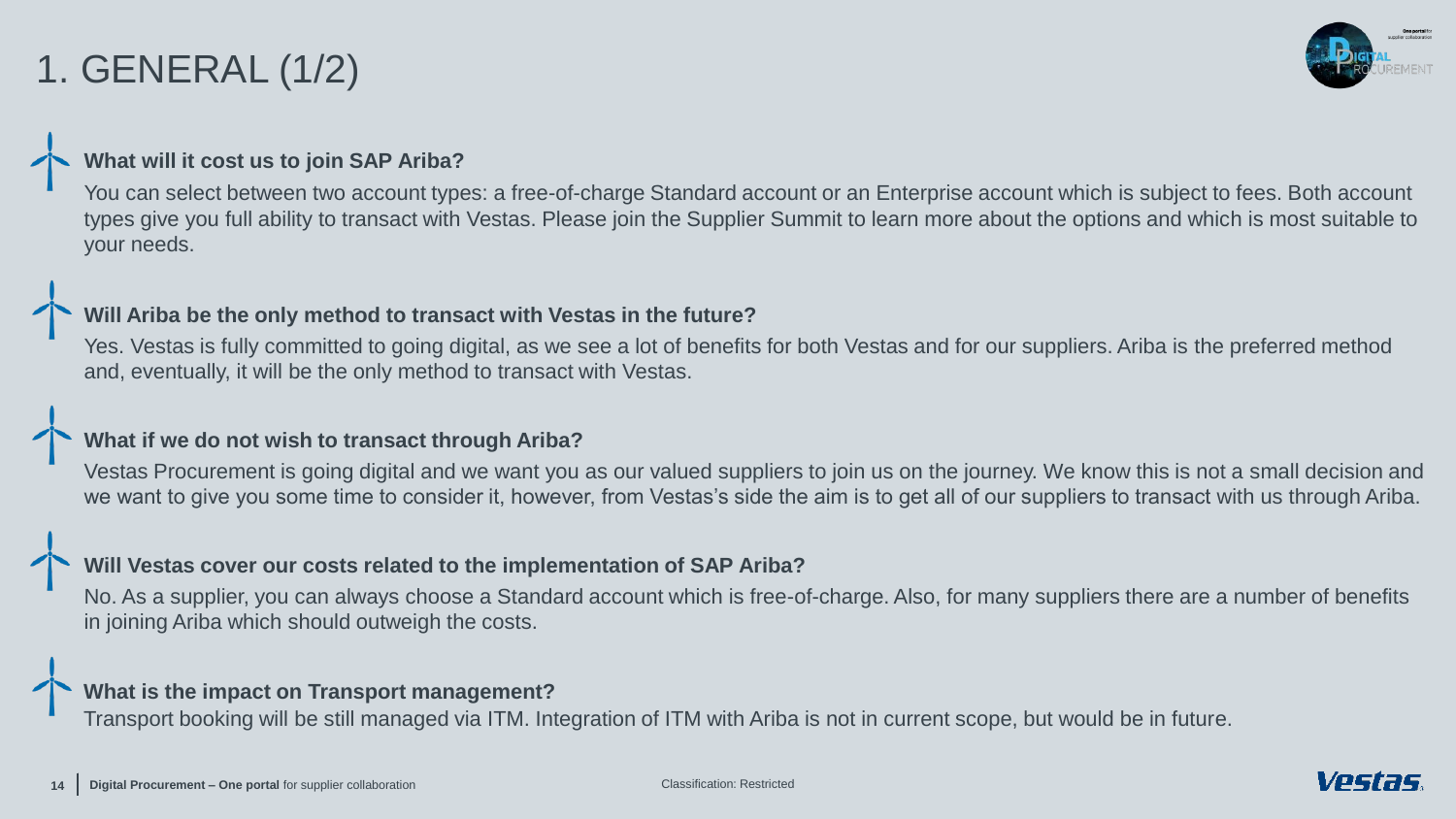### 1. GENERAL (2/2)



#### **What entities are Vestas moving to the SAP Ariba solution?**

Vestas will move all entities to the SAP Ariba solution. This means that once you join the network, you will receive all orders from Vestas through SAP Ariba.

#### **What if we have other entities around the world?**

As there are different legal requirements and tax regulations applying for different countries, we are rolling out e-invoicing country by country. Please bring up the topic during the training sessions to discuss how this applies to you specifically.

#### **Does it require a paid account to access any of the modules?**

No, all modules can be accessed using a Standard account. The Enterprise account provides additional functionality for the Digital PO and Invoicing module, however, it is not required to transact with Vestas.

#### **Is e-invoicing through Ariba mandatory?**

Yes, once we go-live, it is mandatory to invoice only through Ariba for countries where e-invoicing is approved. This will enable Auto-posting of invoices in our system and ensures on-time payment.

#### **How should we process old invoices/legacy purchase orders after the go live date?**

Old POs and invoices should be processed through the existing process. Only new POs that you receive through Ariba, after signing up, will be processed through Ariba.

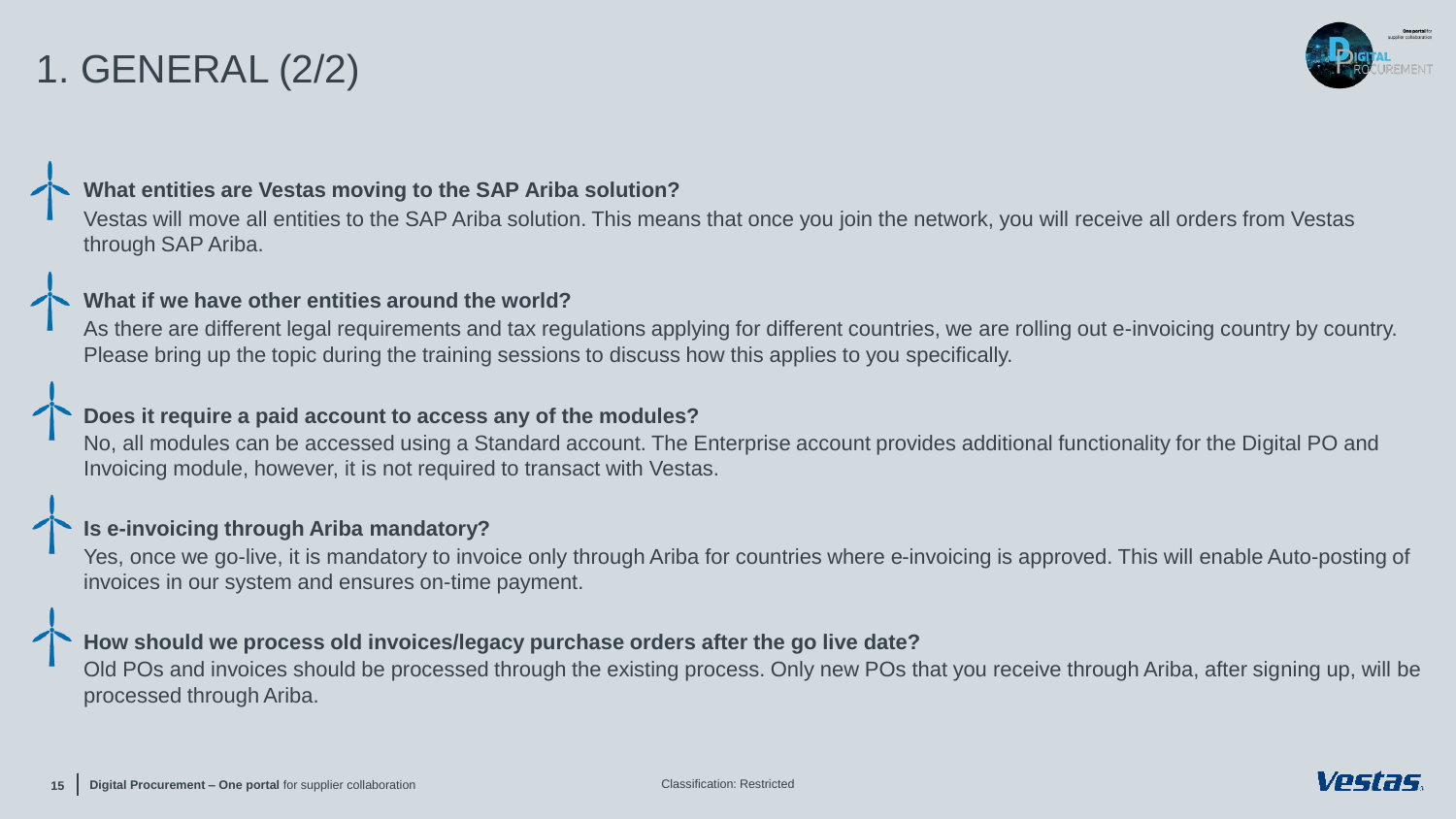### <span id="page-15-0"></span>2. ACCOUNT SETUP



### **Can more than one person within our organisation access the Ariba Network Standard account?**

Yes, additional users can be added to the Ariba Network by going to Company Settings, Users followed by Create.

#### **Do we need one account for each of our entities located in different countries?**

No, you can opt for 'Multi-Org', which allows you to link all the accounts you want under an account hierarchy. A designated account would act as a "parent account".

#### **Can we start with a Standard Account and later move to the Enterprise account?**

Yes, in fact we would recommend starting with the Standard account, so that we can start transacting through Ariba right away. Setting up the Enterprise account will take some time. You can always upgrade to an Enterprise account, either from the beginning or at a later stage.

### **How do I update our VAT information so that it is automatically output on our Invoices?**

Your VAT/GST registration details can be administered from within the Company profile which is accessible under Company Settings, Company Profile, Business 'tab' followed by Tax Information.

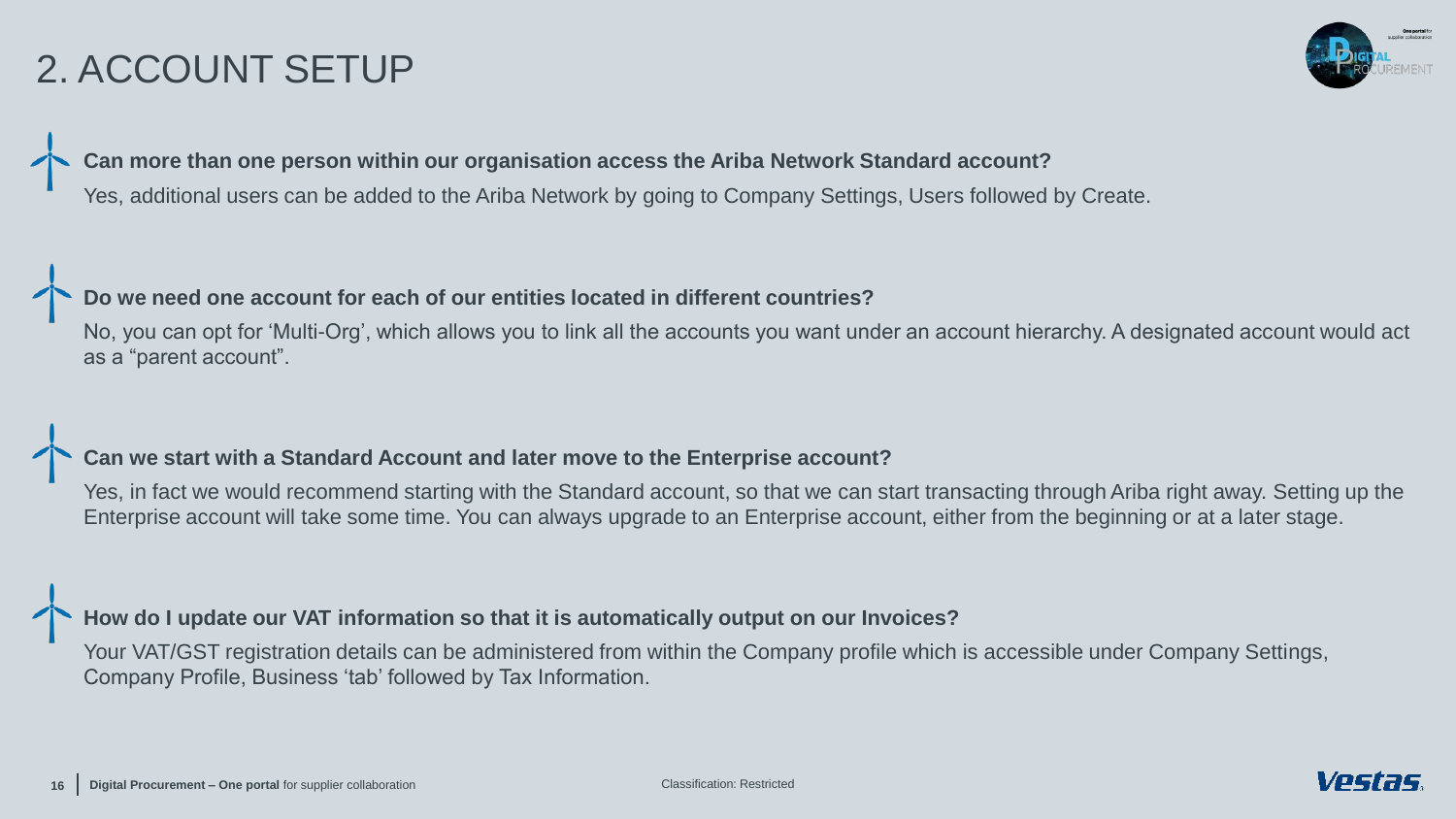### <span id="page-16-0"></span>3. NOTIFICATIONS



### **What are examples of notifications that I will receive within the Ariba Network with a Standard account?**

Examples of notifications include; receipt of new Orders and unconfirmed Order reminders, Service Entry Sheet status changes (where applicable), Invoice rejection notifications and status changes, payment remittance, etc.

#### **Can notifications be sent to multiple people within our organisation?**

Yes, notifications can be sent to up to three email addresses. This can be administered under Company Settings, Notifications, followed by General, Network, Discovery and Sourcing & Contracts.

### **Will Vestas get notifications on changes that we make in Ariba? E.g. to Order Confirmations**

No, Ariba will send notifications only to suppliers, not buyers. Therefore, we always recommended that you consult with the buyer before you make any changes to what we requested.